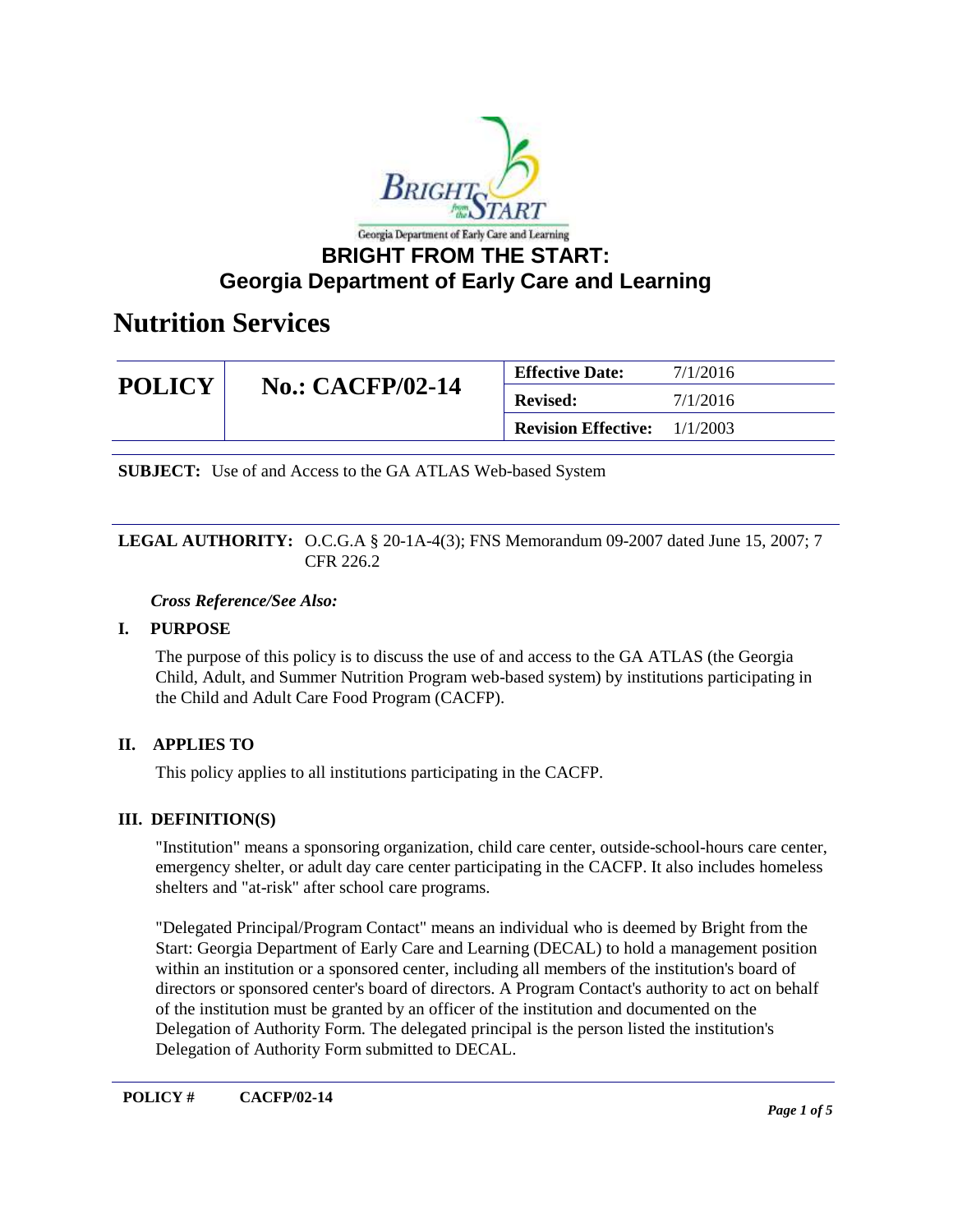## **POLICY** No.: CACFP/02-14 **Effective Date:** 7/1/2016 **Revised: Revision Effective:** 1/1/2003

## **IV. POLICY**

Bright from the Start: Georgia Department of Early Care and Learning (DECAL) works to ensure effective operation and management of the CACFP and to simplify all areas of Program participation whenever possible. Institutions participating in the CACFP are required to update their application information and submit reimbursement claims on an ongoing basis. Institutions are also required to submit application documentation to DECAL on an annual basis. In an effort to increase efficiency in submission of applications and claim information, DECAL provides institutions participating in the CACFP with the use of a new web-based system called GA ATLAS. The system will soon replace CNP 2000. GA ATLAS allows participating institutions to maintain, update, and submit all application information and to submit claims for reimbursement. Internet access is required to use this system. The use of this system provides CACFP participants with the capability and flexibility to update and submit applications and claim information quickly and conveniently.

#### New Institutions

New institutions applying for participation in the CACFP must attend DECAL's CACFP Orientation and Program Training in order to complete a CACFP application. Upon completion, the delegated Principal/Program Contact will make a request for access to the electronic application by completing the CACFP Electronic Enrollment/Update Form. DECAL will assign two (2) usernames and two (2) passwords to that institution and send those usernames and passwords to the delegated Principal/Program Contact. The usernames and passwords will allow access to the institution's application and claim information where users will have the ability to change their password(s), update sponsor and application information, and once approved, submit claims for reimbursement, all through GA ATLAS.

As previously stated, usernames and passwords will be assigned to the institution upon request by the delegated Principal/Program Contact. It is the responsibility of the delegated Principal/Program Contact to maintain the integrity of CACFP application and claims information by issuing the username and passwords to only staff/individuals performing duties related to CACFP. The delegated Principal/Program Contact must not issue/share these credentials with anyone other than the individual(s) who:

- will be the individual(s) responsible for submitting claim information, and maintaining and updating application information in GA ATLAS;

- is a legal employee of the organization; and

- has basic computer skills and knowledge of CACFP guidelines and policies to ensure claim information is submitted accurately and in a timely manner.

Through completion and submission of the Delegation of Authority Form, the delegated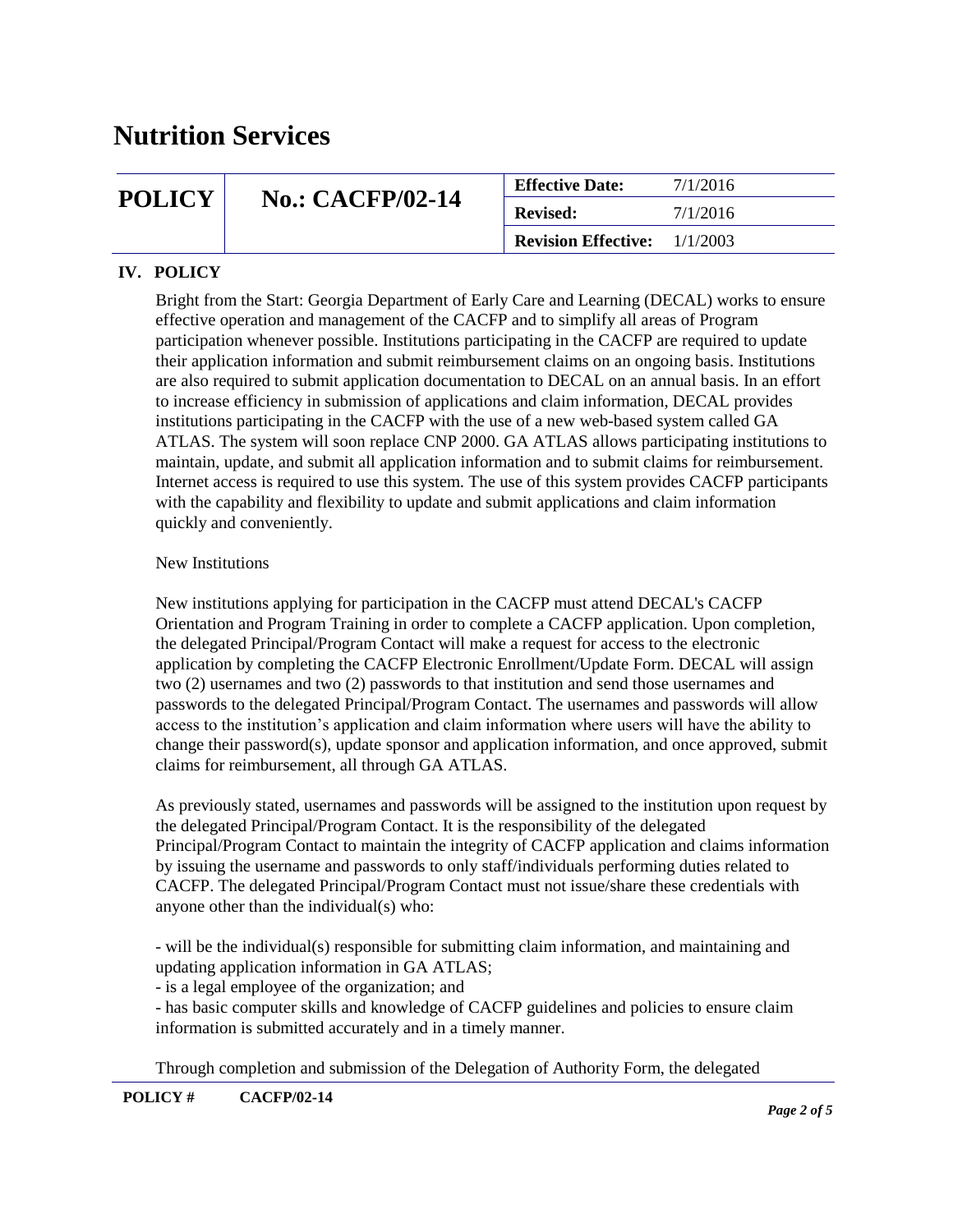| <b>POLICY</b> | <b>No.: CACFP/02-14</b> | <b>Effective Date:</b>              | 7/1/2016 |
|---------------|-------------------------|-------------------------------------|----------|
|               |                         | <b>Revised:</b>                     | 7/1/2016 |
|               |                         | <b>Revision Effective:</b> 1/1/2003 |          |

Principal/Program Contact accepts and assumes full responsibility for all activities conducted (including certifying that all Program requirements are met; checking/confirming certification statements; submitting valid, accurate claims; maintaining an accurate application; etc.) while any individual is signed-on the system under either of the usernames and passwords. Additionally, the delegated Principal/Program Contact may be held civilly or criminally responsible for any violations of law, regulations, or policy that occur. Note: DECAL shall not be liable for any entries made in GA ATLAS that are late, incomplete or indicate a lack of business integrity by any authorized or unauthorized persons.

## Participating Institutions

Participating CACFP institutions must attend DECAL's CACFP GA ATLAS Training in order to complete CACFP annual renewal requirements. DECAL will assign two (2) usernames and passwords to all institutions currently participating in the CACFP. The two (2) usernames and passwords will be given to the individual of the institution who signed and entered into an agreement with DECAL. The usernames and passwords must be maintained in the same manner as outlined for new institutions. The delegated Principal/Program Contact in receipt of the usernames and passwords must not share these credentials with anyone other than the individuals who:

- will be the individual(s) responsible for submitting claim information and maintaining and updating application information in GA ATLAS;

- is a legal employee of the organization; and

- has basic computer skills and knowledge of CACFP guidelines and policies to ensure claim information is submitted in a timely and accurate manner.

Through completion and submission of the Delegation of Authority Form, the delegated Principal/Program Contact accepts and assumes full responsibility for all activities conducted (including certifying that all Program requirements are met; checking/confirming certification statements; submitting valid, accurate claims; maintaining an accurate application; etc.) while any individual is signed-on the system under either of the usernames and passwords. Additionally, the delegated Principal/Program Contact may be held civilly or criminally responsible for any violations of law, regulations, or policy that occur.

## CHANGES TO USERNAME AND PASSWORD ASSIGNEES

#### Reset Forgotten Passwords

If the delegated Principal/Program Contact or individual(s) responsible for performing duties in the application or submitting reimbursement claims has forgotten the GA ATLAS password(s),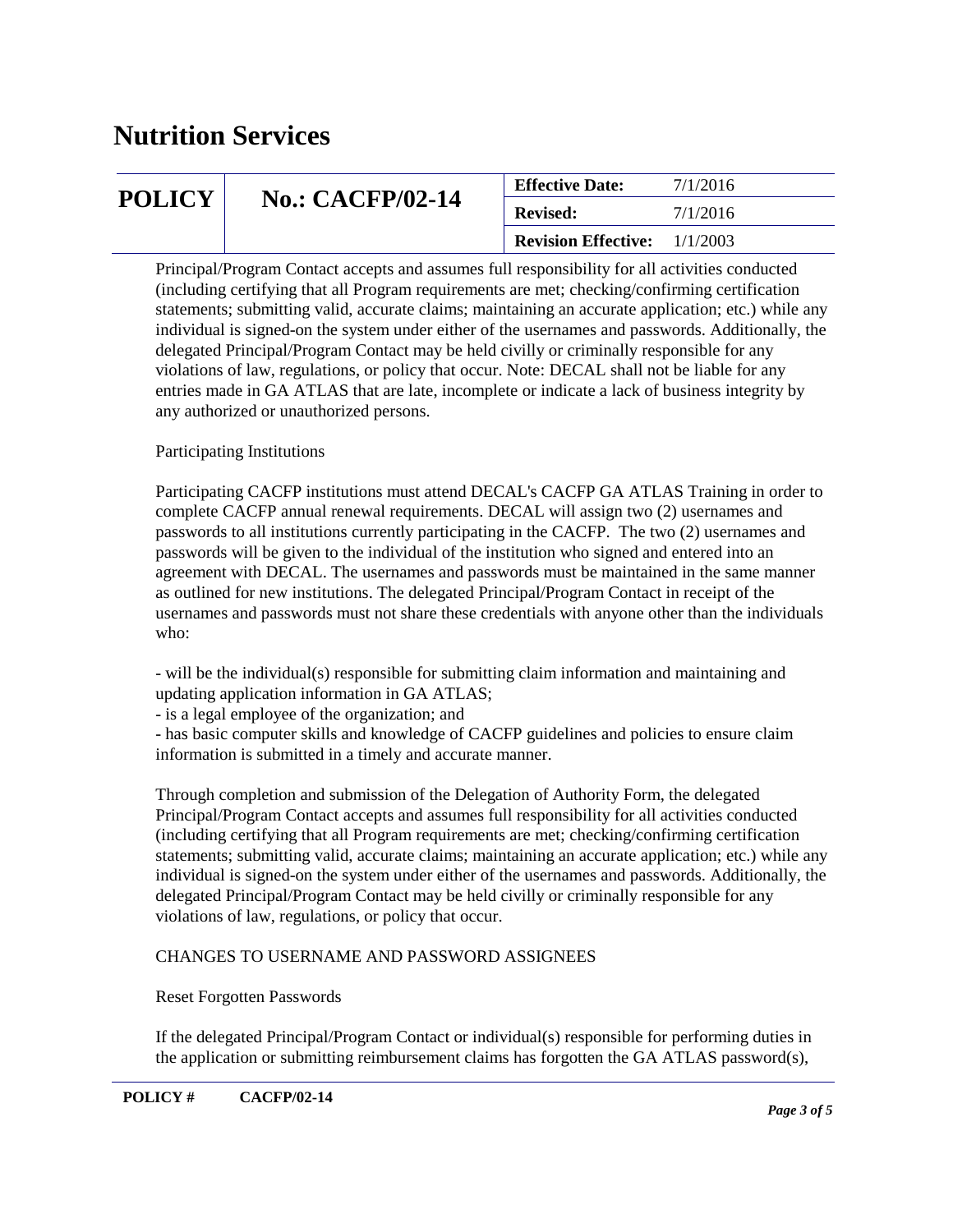| <b>POLICY</b> | <b>No.: CACFP/02-14</b> | <b>Effective Date:</b>                | 7/1/2016 |
|---------------|-------------------------|---------------------------------------|----------|
|               |                         | <b>Revised:</b>                       | 7/1/2016 |
|               |                         | <b>Revision Effective:</b> $1/1/2003$ |          |

the delegated Principal/Program Contact or Authorized Officer must immediately submit a written request to DECAL to have the delegated Principal/Program contact's username and password reset. The request must include a completed CACFP Electronic Enrollment/Update Form which can be found on the DECAL website under CACFP/Forms. DECAL will submit the updated Electronic Enrollment/Update Form to DECAL's IT Application Support, who will then reset the password to a temporary GA ATLAS password. Once reset, DECAL will submit the temporary password to the delegated Principal/Program Contact or Authorized Officer. The delegated Principal/Program Contact will login to the system using the temporary password. Upon a successful login, the delegated Principal/Program Contact will be prompted to change the password.

The password should be changed by the person who signed and entered into an agreement with DECAL and then reassigned to the individual(s) who will be updating the CACFP application and submitting reimbursement claims on a monthly basis. When usernames and passwords are reassigned to a new individual(s) of the Program, the passwords should be changed to protect the security of the institution's information in GA ATLAS. Passwords should always be changed when staff changes occur.

## New Principal/Program Contact

If the delegated Principal/Program Contact or individual(s) responsible for performing duties in the application or submitting claims has changed, the new delegated Principal/Program Contact or Authorized Officer must immediately contact DECAL in writing to request a new username and password. If the institution changed ownership and is new to the CACFP, the new delegated Principal/Program Contact must contact DECAL to register for CACFP Orientation and Program Training. Once registered and prior to training, the new delegated Principal/Program Contact must submit to DECAL a completed CACFP Electronic Enrollment/Update Form. DECAL will forward the updated CACFP Electronic Enrollment/Update Form to DECAL's IT Application Support who will then create usernames and passwords for the new delegated Principal/Program Contact. Once created, DECAL will submit the GA ATLAS usernames and passwords to the new delegated Principal/Program Contact or Authorized Officer during Program training.

## **V. PROCEDURE(S)**

New and participating CACFP institutions who have completed the required training will be assigned two (2) GA ATLAS usernames and two (2) passwords. DECAL will provide the usernames and passwords to the delegated Principal/Program Contact. That individual should then assign the usernames and passwords only to the individual(s) in the institution who is responsible for updating application information and submitting claims on a monthly basis. All application updates and claims for reimbursement may then be submitted in GA ATLAS by the